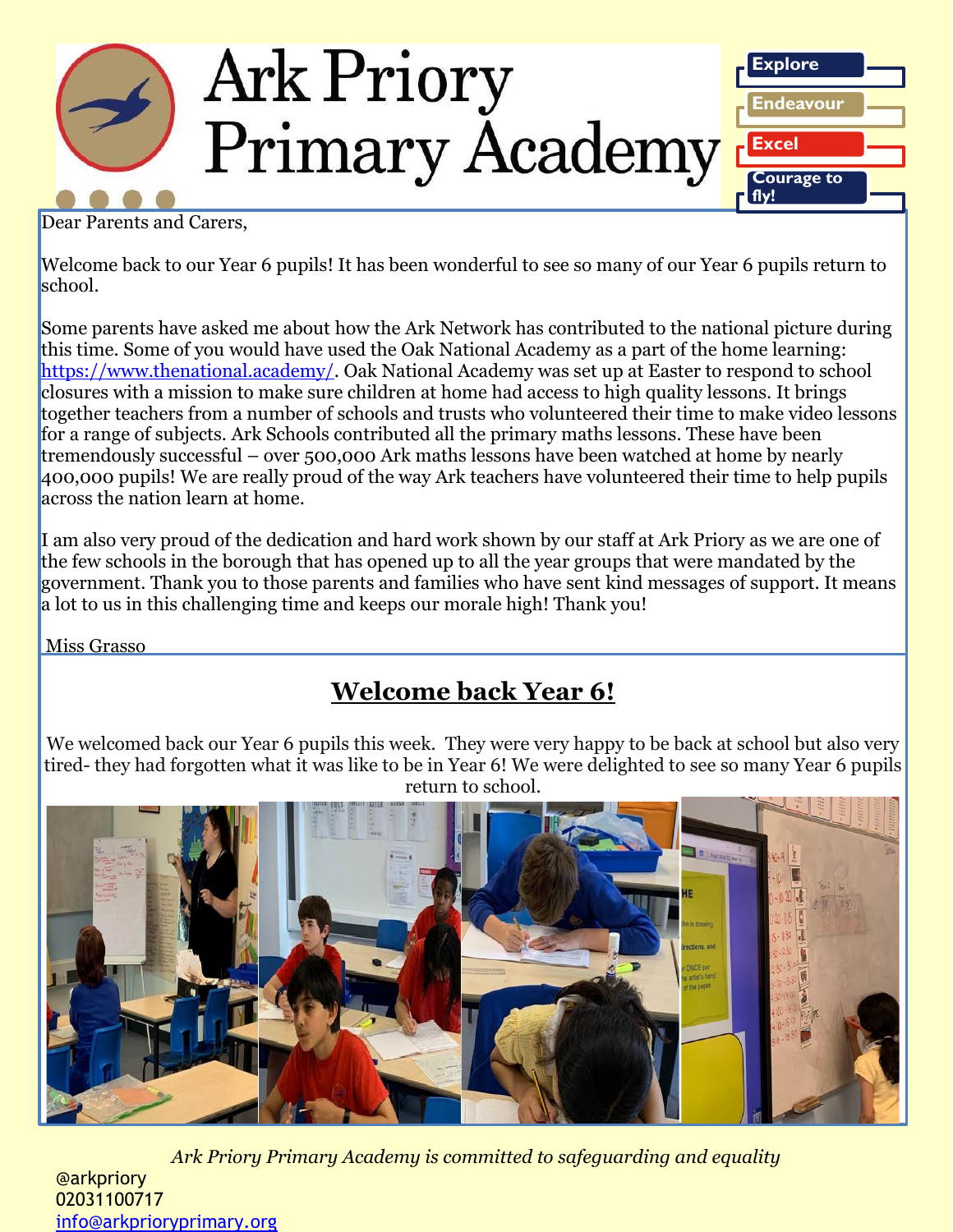

## **National School Sport Week at Home 2020**

The annual National School Sport Week campaign takes place in the last week of June every year to celebrate the important role of Physical Education and school sport in enhancing young people's wellbeing.

This year, the Youth Sport Trust has teamed up with Sky Sports to run a national campaign which will aim to unite the country - families, schools, sport and businesses - in a celebration of the power of sport to bring people together, even during isolation.

The UK-wide campaign will challenge people to take on their families, friends and neighbours in virtual sporting challenges – helping them to connect in an unprecedented period of school closures and social distancing.

It will be supercharged by Sky Sports who will be helping to inspire families across the country to take part.

The campaign builds on the Youth Sport Trust's **[#StayHomeStayActive campaign](https://www.youthsporttrust.org/free-home-learning-resources-0)** which has been supporting schools, parents and young people with daily free resources to get young people moving and enjoying the PE curriculum while at home.

### **How it works**

The Youth Sports Trust will provide everyone who registers with free videos and activity cards to help you plan a series of challenges across National School Sport Week at Home. You will receive these well in advance of the week itself so you'll have plenty of time to plan your activities.

The active challenges will all have an emphasis on togetherness, inclusivity and wellbeing. They will be things you can do within the home, and where you can engage in straightforward virtual competition with friends, neighbours and family outside your home.

They will also provide you with ideas for sharing your challenges online during the week using the hashtag **#NSSWtogether**.

### **Register**

Anyone can register to take part in National School Sport Week. Click on this link: <https://www.youthsporttrust.org/national-school-sport-week-home>

*Ark Priory Primary Academy is committed to safeguarding and equality*  @arkpriory 02031100717 [info@arkprioryprimary.org](mailto:info@arkprioryprimary.org)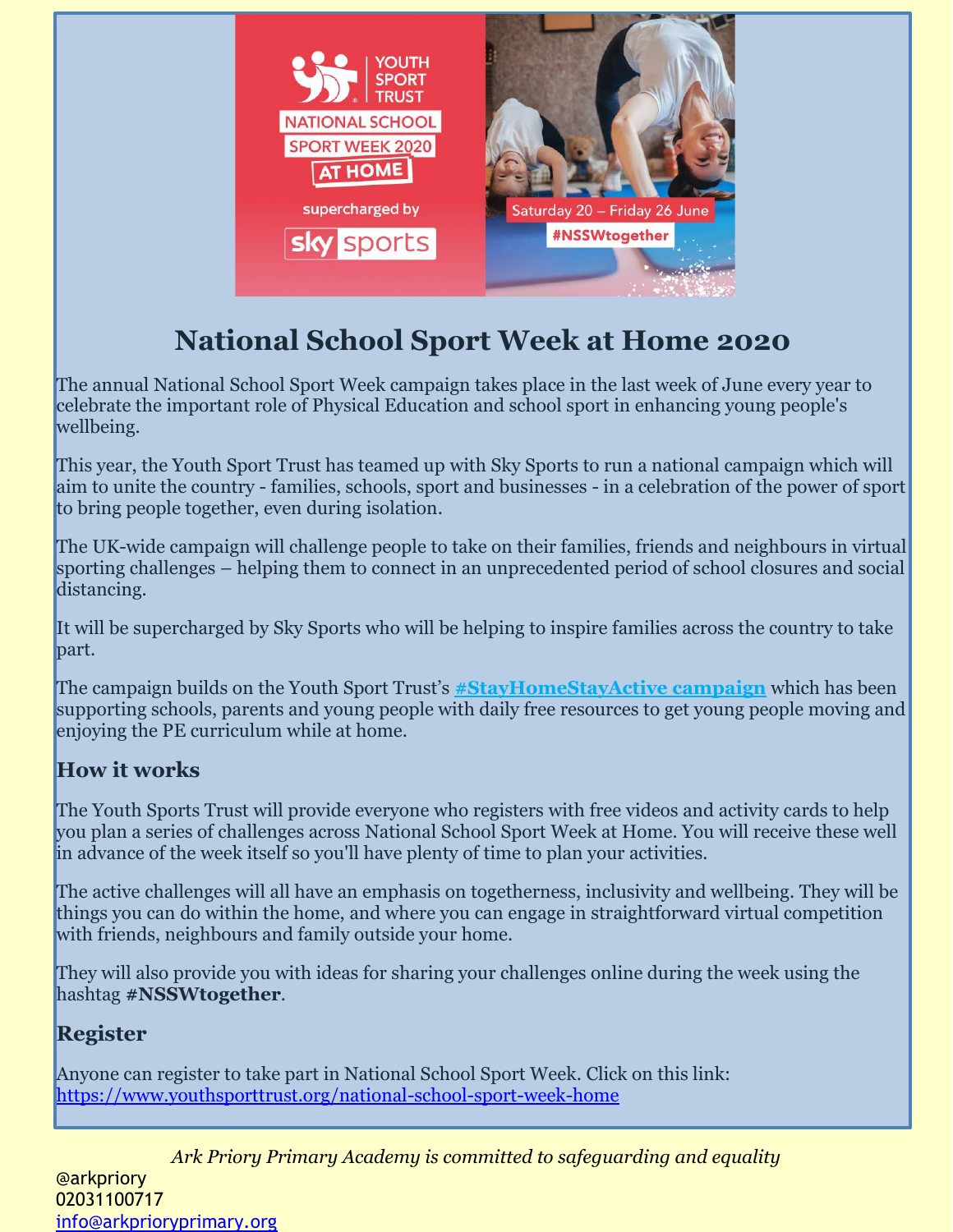## **The Duchess of Cambridge led an online assembly on mental wellbeing among children**



Yesterday, the Duchess of Cambridge led an online assembly for the Oak National Academy during which she spoke about the importance of mental wellbeing among children. The theme of the Duchess' assembly was 'spread a little kindness' and is based on a lesson plan which is available on the Mentally Healthy Schools platform. This platform was developed in collaboration with children's mental health charity Place2Be and encourages children to explore ways in which they can show kindness and recognise the benefits of kindness to others.

You can find it here: <https://classroom.thenational.academy/assemblies/kindness>

### **School closure – Friday 3rd July 2020**

I would like to remind you all that school will be closed on **Friday 3rd July** as on our school calendar for a Network INSET day. This is for all pupils including those from key worker families. Thank you for you continued support.

#### *Dear Priory Mathematicians,*

*Check out the details below for this weekend's mathematical challenge. Who will be next at Ark Priory to earn a certificate and have their super maths learning shared on Twitter?*

*Send a picture of your working out and answer to Miss Broodie, [a.broodie@arkprioryprimary.org,](mailto:a.broodie@arkprioryprimary.org) by 2pm on Sunday 21st June 2020.* 

*Good luck!*

#### Challenge 5 -

Using a 6-digit expiry date on an item in your house, create the biggest value you can.

You may use only addition, subtraction, multiplication, division and brackets.

You can create 2 or 3 digit numbers but you must include at least one operation.

Submit a photo of your full, non-calculator working out with the expiry date of the item visible in the photo.

Note: MM-YYYY or DD-MM-YY are the 6-digits we are referring to. E.g. Sept-2020 is the digits 092020, 2<sup>nd</sup> May is the digits 020520



*Ark Priory Primary Academy is committed to safeguarding and equality* 

@arkpriory 02031100717 [info@arkprioryprimary.org](mailto:info@arkprioryprimary.org)